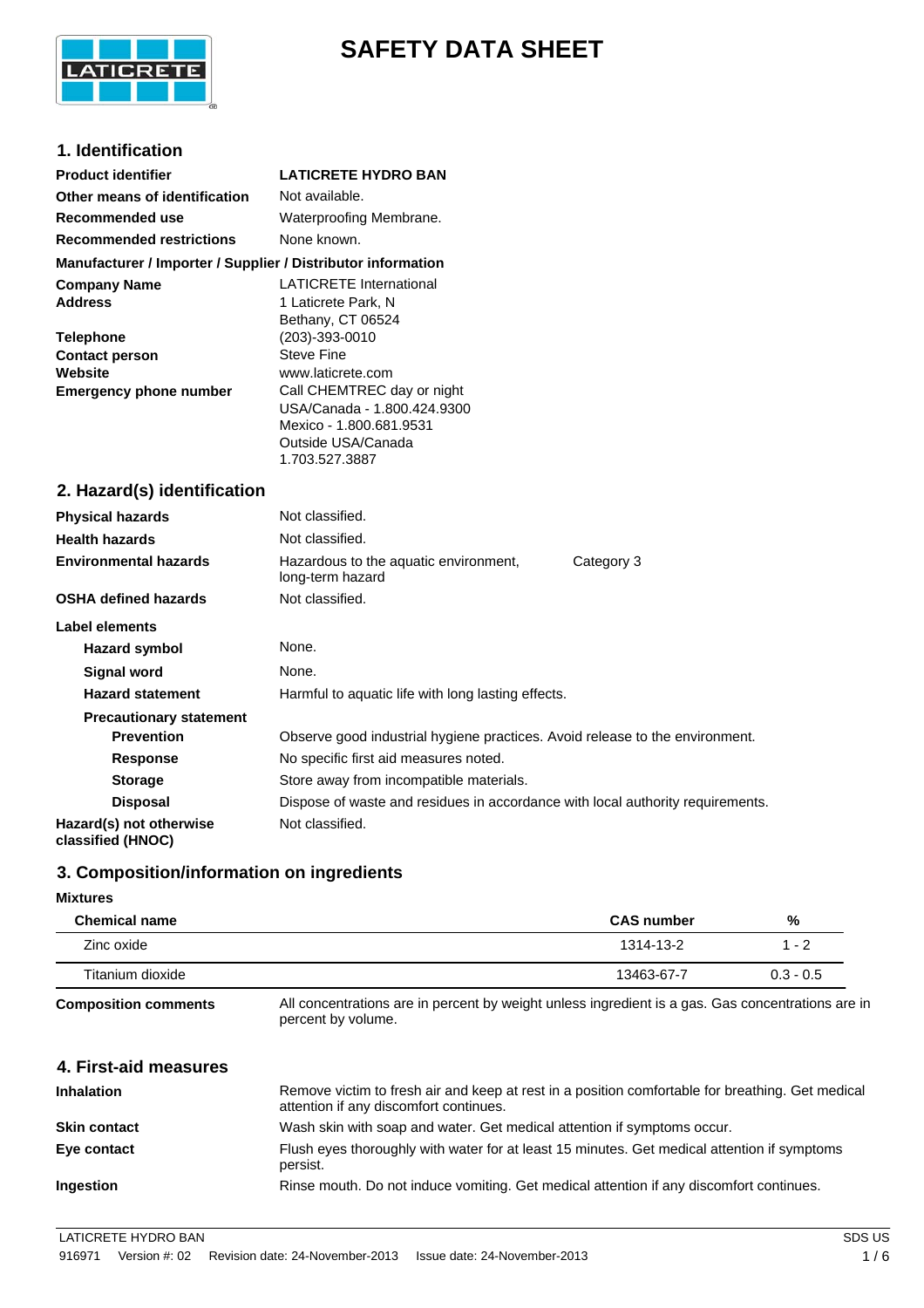| <b>Most important</b><br>symptoms/effects, acute and<br>delayed              | Symptoms include redness, itching and pain.                                                                                                                          |
|------------------------------------------------------------------------------|----------------------------------------------------------------------------------------------------------------------------------------------------------------------|
| Indication of immediate<br>medical attention and special<br>treatment needed | Treat symptomatically.                                                                                                                                               |
| <b>General information</b>                                                   | Ensure that medical personnel are aware of the material(s) involved, and take precautions to<br>protect themselves.                                                  |
| 5. Fire-fighting measures                                                    |                                                                                                                                                                      |
| Suitable extinguishing media                                                 | Alcohol resistant foam. Water fog. Dry chemical powder. Carbon dioxide (CO2).                                                                                        |
| Unsuitable extinguishing<br>media                                            | Do not use water jet as an extinguisher, as this will spread the fire.                                                                                               |
| Specific hazards arising from<br>the chemical                                | During fire, gases hazardous to health may be formed.                                                                                                                |
| Special protective equipment<br>and precautions for firefighters             | Self-contained breathing apparatus and full protective clothing must be worn in case of fire.                                                                        |
| <b>Fire-fighting</b><br>equipment/instructions                               | In case of fire and/or explosion do not breathe fumes. Move containers from fire area if you can do<br>so without risk. Use water spray to cool unopened containers. |
| <b>General fire hazards</b>                                                  | No unusual fire or explosion hazards noted.                                                                                                                          |

#### **6. Accidental release measures**

| <b>Personal precautions,</b><br>protective equipment and<br>emergency procedures | Wear appropriate protective equipment and clothing during clean-up. Ensure adequate ventilation.<br>Local authorities should be advised if significant spillages cannot be contained.                                                             |
|----------------------------------------------------------------------------------|---------------------------------------------------------------------------------------------------------------------------------------------------------------------------------------------------------------------------------------------------|
| Methods and materials for<br>containment and cleaning up                         | Large Spills: Stop the flow of material, if this is without risk. Dike the spilled material, where this is<br>possible. Absorb in vermiculite, dry sand or earth and place into containers. Following product<br>recovery, flush area with water. |
|                                                                                  | Small Spills: Wipe up with absorbent material (e.g. cloth, fleece). Clean surface thoroughly to<br>remove residual contamination.                                                                                                                 |
| <b>Environmental precautions</b>                                                 | Never return spills in original containers for re-use. For waste disposal, see Section 13 of the SDS.<br>Environmental manager must be informed of all major releases.                                                                            |
| 7. Handling and storage<br><b>Precautions for safe handling</b>                  | Do not breathe mist or vanor. Do not get in eves, on skin, on clothing. Use with adequate                                                                                                                                                         |

**Precautions for safe handling** Do not breathe mist or vapor. Do not get in eyes, on skin, on clothing. Use with ventilation. Wear appropriate personal protective equipment. Observe good industrial hygiene practices. **Conditions for safe storage, including any incompatibilities** Keep container tightly closed. Store in a cool and well-ventilated place.

#### **8. Exposure controls/personal protection**

#### **Occupational exposure limits**

**US. OSHA Table Z-1 Limits for Air Contaminants (29 CFR 1910.1000)**

| <b>Components</b>                           | <b>Type</b> | <b>Value</b>       | <b>Form</b>          |
|---------------------------------------------|-------------|--------------------|----------------------|
| Titanium dioxide (CAS<br>13463-67-7)        | <b>PEL</b>  | $15 \text{ mg/m}$  | Total dust.          |
| Zinc oxide (CAS 1314-13-2)                  | <b>PEL</b>  | $5 \text{ mg/m}$ 3 | Respirable fraction. |
|                                             |             | $5$ mg/m $3$       | Fume.                |
|                                             |             | $15 \text{ mg/m}$  | Total dust.          |
| US. ACGIH Threshold Limit Values            |             |                    |                      |
| <b>Components</b>                           | <b>Type</b> | <b>Value</b>       | <b>Form</b>          |
| Titanium dioxide (CAS<br>13463-67-7)        | TWA         | 10 mg/m $3$        |                      |
| Zinc oxide (CAS 1314-13-2)                  | <b>STEL</b> | 10 mg/m $3$        | Respirable fraction. |
|                                             | TWA         | $2$ mg/m $3$       | Respirable fraction. |
| US. NIOSH: Pocket Guide to Chemical Hazards |             |                    |                      |
| <b>Components</b>                           | Type        | <b>Value</b>       | <b>Form</b>          |
| Zinc oxide (CAS 1314-13-2)                  | Ceiling     | $15 \text{ mg/m}$  | Dust.                |
|                                             | <b>STEL</b> | 10 mg/m $3$        | Fume.                |
|                                             | TWA         | $5$ mg/m $3$       | Dust.                |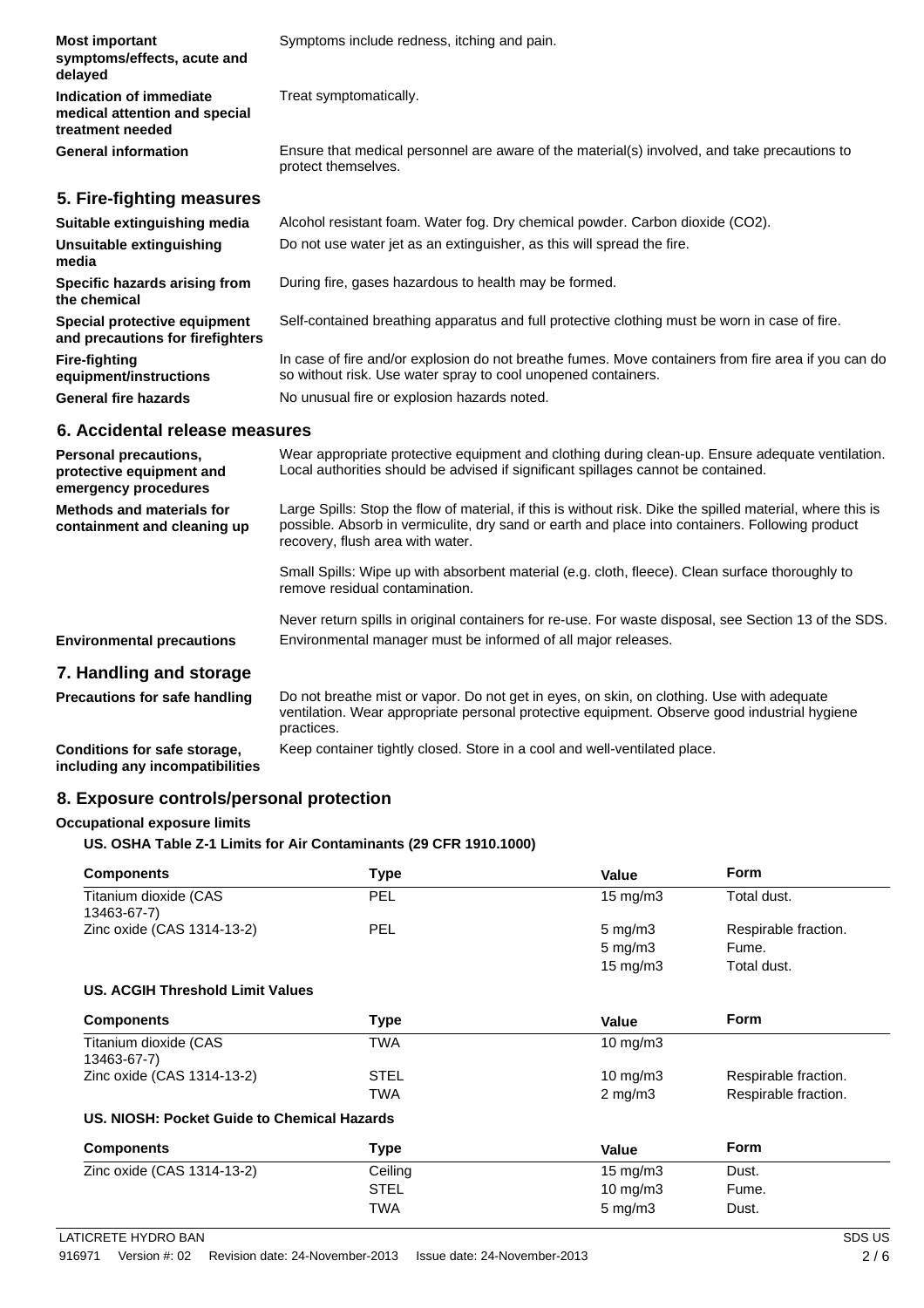### **US. NIOSH: Pocket Guide to Chemical Hazards**

| <b>Components</b>                          | Type                                                                                                                                                                                                                        | Value            | <b>Form</b> |  |
|--------------------------------------------|-----------------------------------------------------------------------------------------------------------------------------------------------------------------------------------------------------------------------------|------------------|-------------|--|
|                                            |                                                                                                                                                                                                                             | $5 \text{ mg/m}$ | Fume.       |  |
| <b>Biological limit values</b>             | No biological exposure limits noted for the ingredient(s).                                                                                                                                                                  |                  |             |  |
| Appropriate engineering<br>controls        | Provide adequate ventilation and minimize the risk of inhalation of vapors.                                                                                                                                                 |                  |             |  |
|                                            | Individual protection measures, such as personal protective equipment                                                                                                                                                       |                  |             |  |
| Eye/face protection                        | Risk of contact: Wear protective gloves and goggles/face shield.                                                                                                                                                            |                  |             |  |
| <b>Skin protection</b>                     |                                                                                                                                                                                                                             |                  |             |  |
| <b>Hand protection</b>                     | Wear appropriate chemical resistant gloves.                                                                                                                                                                                 |                  |             |  |
| <b>Other</b>                               | Wear appropriate chemical resistant clothing.                                                                                                                                                                               |                  |             |  |
| <b>Respiratory protection</b>              | In case of insufficient ventilation, wear suitable respiratory equipment.                                                                                                                                                   |                  |             |  |
| <b>Thermal hazards</b>                     | Wear appropriate thermal protective clothing, when necessary.                                                                                                                                                               |                  |             |  |
| <b>General hygiene</b><br>considerations   | Always observe good personal hygiene measures, such as washing after handling the material<br>and before eating, drinking, and/or smoking. Routinely wash work clothing and protective<br>equipment to remove contaminants. |                  |             |  |
| <b>Q.</b> Physical and chamical proporties |                                                                                                                                                                                                                             |                  |             |  |

### **9. Physical and chemical properties**

| <b>Appearance</b>                                 | Olive green liquid.                                                                           |
|---------------------------------------------------|-----------------------------------------------------------------------------------------------|
| <b>Physical state</b>                             | Liquid.                                                                                       |
| <b>Form</b>                                       | Liquid.                                                                                       |
| Color                                             | Olive green.                                                                                  |
| Odor                                              | Styrene butadiene rubber.                                                                     |
| <b>Odor threshold</b>                             | Not available.                                                                                |
| pН                                                | $8 - 9$                                                                                       |
| <b>Melting point/freezing point</b>               | 32 °F (0 °C)                                                                                  |
| Initial boiling point and boiling<br>range        | 212 °F (100 °C)                                                                               |
| <b>Flash point</b>                                | Not available.                                                                                |
| <b>Evaporation rate</b>                           | Not available.                                                                                |
| Flammability (solid, gas)                         | Not available.                                                                                |
| Upper/lower flammability or explosive limits      |                                                                                               |
| <b>Flammability limit - lower</b><br>(%)          | Not available.                                                                                |
| <b>Flammability limit - upper</b><br>(%)          | Not available.                                                                                |
| Explosive limit - lower (%)                       | Not available.                                                                                |
| Explosive limit - upper (%)                       | Not available.                                                                                |
| Vapor pressure                                    | Not available.                                                                                |
| <b>Vapor density</b>                              | Not available.                                                                                |
| <b>Relative density</b>                           | 1.34                                                                                          |
| Solubility(ies)                                   |                                                                                               |
| <b>Solubility (water)</b>                         | Soluble in water.                                                                             |
| <b>Partition coefficient</b><br>(n-octanol/water) | Not available.                                                                                |
| <b>Auto-ignition temperature</b>                  | Not available.                                                                                |
| <b>Decomposition temperature</b>                  | Not available.                                                                                |
| <b>Viscosity</b>                                  | Not available.                                                                                |
| 10. Stability and reactivity                      |                                                                                               |
| <b>Reactivity</b>                                 | The product is stable and non-reactive under normal conditions of use, storage and transport. |
| <b>Chemical stability</b>                         | Material is stable under normal conditions.                                                   |

| <b>Chemical stability</b>                    | Material is stable under normal conditions.                 |
|----------------------------------------------|-------------------------------------------------------------|
| <b>Possibility of hazardous</b><br>reactions | No dangerous reaction known under conditions of normal use. |
| <b>Conditions to avoid</b>                   | Heat, flames and sparks.                                    |
| Incompatible materials                       | Oxidizing agents.                                           |

LATICRETE HYDRO BAN SDS US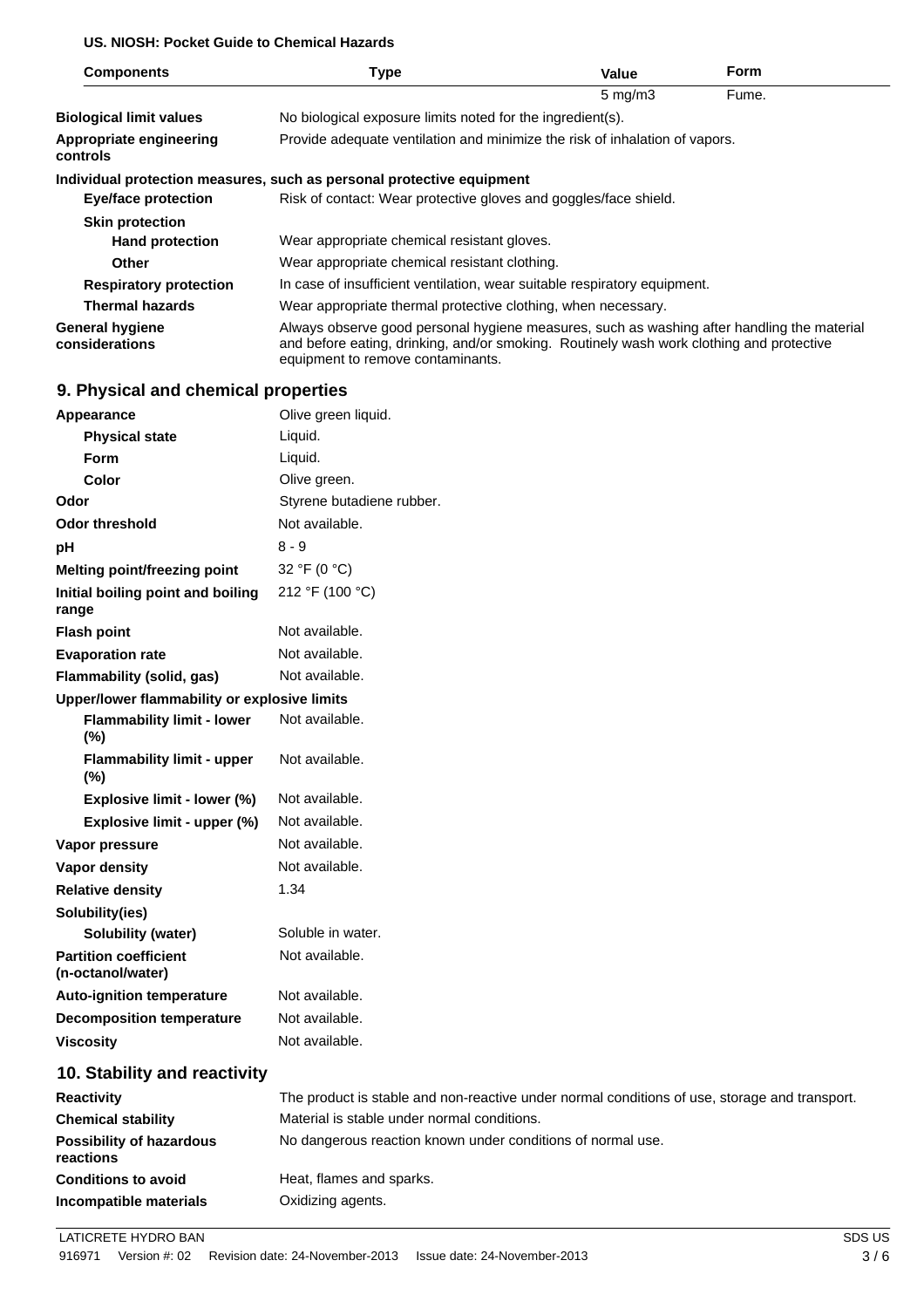# **11. Toxicological information**

| Information on likely routes of exposure                                           |                                                                                                                                             |  |  |
|------------------------------------------------------------------------------------|---------------------------------------------------------------------------------------------------------------------------------------------|--|--|
| Ingestion                                                                          | May cause discomfort if swallowed.                                                                                                          |  |  |
| <b>Inhalation</b>                                                                  | In high concentrations, vapors may be irritating to the respiratory system.                                                                 |  |  |
| <b>Skin contact</b>                                                                | May cause skin irritation.                                                                                                                  |  |  |
| Eye contact                                                                        | May cause eye irritation.                                                                                                                   |  |  |
| Symptoms related to the<br>physical, chemical and<br>toxicological characteristics | Symptoms include redness, itching and pain.                                                                                                 |  |  |
| Information on toxicological effects                                               |                                                                                                                                             |  |  |
| <b>Acute toxicity</b>                                                              | May cause discomfort if swallowed.                                                                                                          |  |  |
| <b>Skin corrosion/irritation</b>                                                   | May cause skin irritation on prolonged or repeated contact.                                                                                 |  |  |
| Serious eye damage/eye<br>irritation                                               | May cause eye irritation on direct contact.                                                                                                 |  |  |
| Respiratory or skin sensitization                                                  |                                                                                                                                             |  |  |
| <b>Respiratory sensitization</b>                                                   | No data available.                                                                                                                          |  |  |
| <b>Skin sensitization</b>                                                          | Not a skin sensitizer.                                                                                                                      |  |  |
| Germ cell mutagenicity                                                             | No data available to indicate product or any components present at greater than 0.1% are<br>mutagenic or genotoxic.                         |  |  |
| Carcinogenicity                                                                    | Inhalation of titanium dioxide dust may cause cancer, however due to the physical form of the<br>product, inhalation of dust is not likely. |  |  |
|                                                                                    | IARC Monographs. Overall Evaluation of Carcinogenicity                                                                                      |  |  |
| Titanium dioxide (CAS 13463-67-7)                                                  | 2B Possibly carcinogenic to humans.                                                                                                         |  |  |
| <b>Reproductive toxicity</b>                                                       | No data available.                                                                                                                          |  |  |
| Specific target organ toxicity -                                                   | No data available.                                                                                                                          |  |  |

| single exposure                                       |                    |
|-------------------------------------------------------|--------------------|
| Specific target organ toxicity -<br>repeated exposure | No data available. |
| <b>Aspiration hazard</b>                              | Not classified.    |
| <b>Chronic effects</b>                                | No data available. |

# **12. Ecological information**

| Ecotoxicity                          |                                                                                                                                                                                            | Harmful to aquatic life with long lasting effects.         |                      |
|--------------------------------------|--------------------------------------------------------------------------------------------------------------------------------------------------------------------------------------------|------------------------------------------------------------|----------------------|
| <b>Components</b>                    |                                                                                                                                                                                            | <b>Species</b>                                             | <b>Test Results</b>  |
| Zinc oxide (CAS 1314-13-2)           |                                                                                                                                                                                            |                                                            |                      |
| Aquatic                              |                                                                                                                                                                                            |                                                            |                      |
| Crustacea                            | LC50                                                                                                                                                                                       | Water flea (Daphnia magna)                                 | 0.098 mg/l, 48 Hours |
| <b>Persistence and degradability</b> |                                                                                                                                                                                            | No data is available on the degradability of this product. |                      |
| <b>Bioaccumulative potential</b>     |                                                                                                                                                                                            | No data available for this product.                        |                      |
| <b>Mobility in soil</b>              |                                                                                                                                                                                            | The product is soluble in water.                           |                      |
| Other adverse effects                | No other adverse environmental effects (e.g. ozone depletion, photochemical ozone creation<br>potential, endocrine disruption, global warming potential) are expected from this component. |                                                            |                      |

## **13. Disposal considerations**

| <b>Disposal instructions</b>             | Collect and reclaim or dispose in sealed containers at licensed waste disposal site. Dispose of<br>contents/container in accordance with local/regional/national/international regulations.                      |
|------------------------------------------|------------------------------------------------------------------------------------------------------------------------------------------------------------------------------------------------------------------|
| Local disposal regulations               | Empty containers should be taken to an approved waste handling site for recycling or disposal.<br>Since emptied cylinders may retain product residue, follow label warnings even after cylinder is<br>emptied.   |
| Hazardous waste code                     | The waste code should be assigned in discussion between the user, the producer and the waste<br>disposal company.                                                                                                |
| Waste from residues / unused<br>products | Dispose of in accordance with local regulations.                                                                                                                                                                 |
| <b>Contaminated packaging</b>            | Empty containers should be taken to an approved waste handling site for recycling or disposal.<br>Since emptied containers may retain product residue, follow label warnings even after container is<br>emptied. |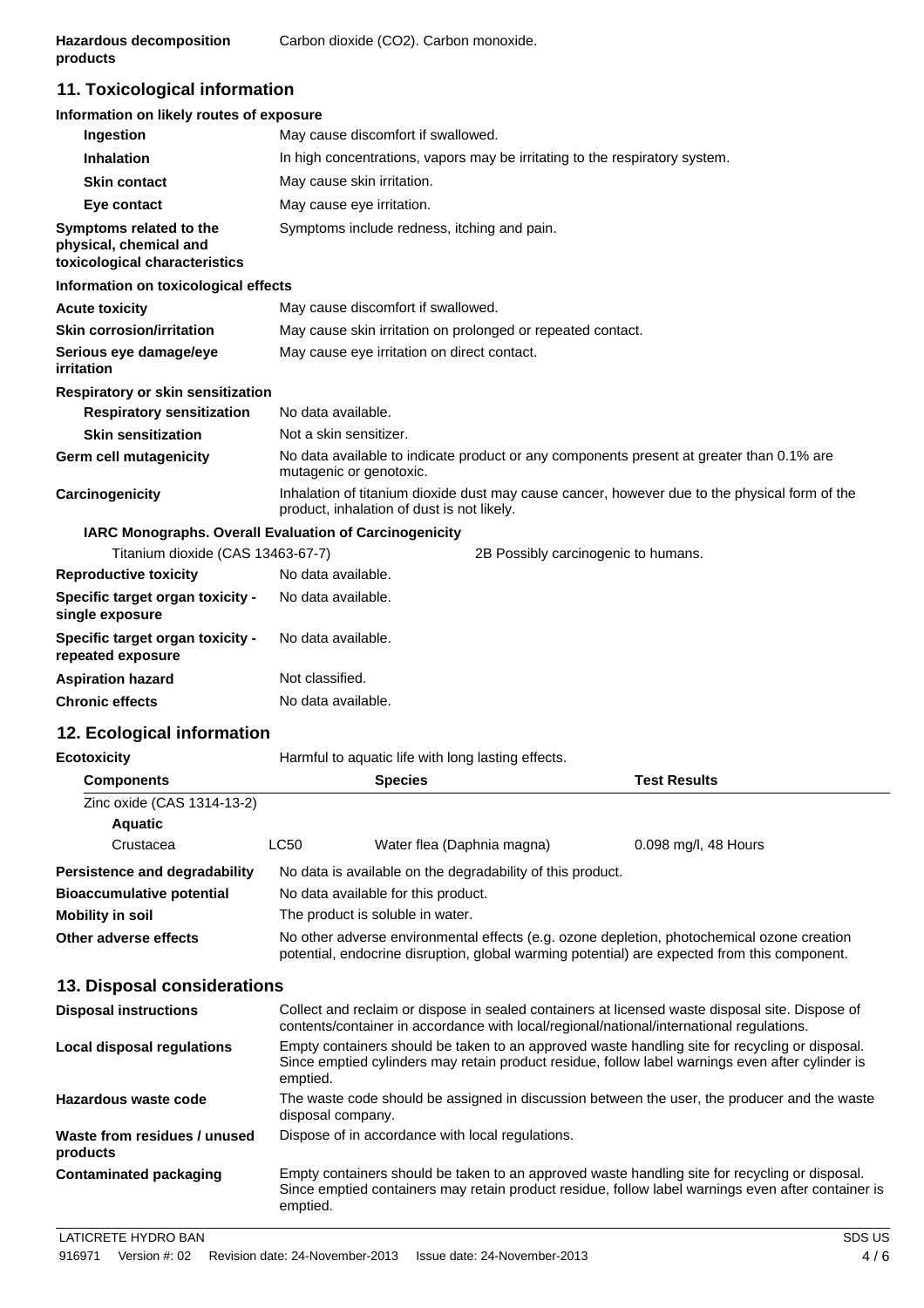## **14. Transport information**

#### **DOT**

Not regulated as dangerous goods.

#### **IATA**

Not regulated as dangerous goods.

#### **IMDG**

Not regulated as dangerous goods.

**Transport in bulk according to** Not applicable. **Annex II of MARPOL 73/78 and the IBC Code**

#### **15. Regulatory information**

**US federal regulations** This product is a "Hazardous Chemical" as defined by the OSHA Hazard Communication Standard, 29 CFR 1910.1200.

**TSCA Section 12(b) Export Notification (40 CFR 707, Subpt. D)**

Not regulated.

**US. OSHA Specifically Regulated Substances (29 CFR 1910.1001-1050)**

Not listed.

**CERCLA Hazardous Substance List (40 CFR 302.4)**

Zinc oxide (CAS 1314-13-2) LISTED

#### **Superfund Amendments and Reauthorization Act of 1986 (SARA)**

| <b>Hazard categories</b> | Immediate Hazard - No  |
|--------------------------|------------------------|
|                          | Delayed Hazard - No    |
|                          | Fire Hazard - No       |
|                          | Pressure Hazard - No   |
|                          | Reactivity Hazard - No |

#### **SARA 302 Extremely hazardous substance**

Not listed.

**SARA 311/312 Hazardous** No

```
chemical
```
#### **SARA 313 (TRI reporting)**

| <b>Chemical name</b> | <b>CAS number</b> | % by wt. |
|----------------------|-------------------|----------|
| Zinc oxide           | 1314-13-2         | 1 - 2    |
| Ethylene glycol      | $107 - 21 - 1$    |          |

#### **Other federal regulations**

#### **Clean Air Act (CAA) Section 112 Hazardous Air Pollutants (HAPs) List**

#### Not regulated.

#### **Clean Air Act (CAA) Section 112(r) Accidental Release Prevention (40 CFR 68.130)**

Not regulated.

**Safe Drinking Water Act (SDWA)** Not regulated.

**US state regulations** WARNING: This product contains a chemical known to the State of California to cause cancer.

#### **US. Massachusetts RTK - Substance List**

Titanium dioxide (CAS 13463-67-7) Zinc oxide (CAS 1314-13-2)

**US. New Jersey Worker and Community Right-to-Know Act**

Titanium dioxide (CAS 13463-67-7) Zinc oxide (CAS 1314-13-2)

**US. Pennsylvania Worker and Community Right-to-Know Law**

Titanium dioxide (CAS 13463-67-7) Zinc oxide (CAS 1314-13-2)

# **US. Rhode Island RTK**

Zinc oxide (CAS 1314-13-2)

#### **US. California Proposition 65**

WARNING: This product contains a chemical known to the State of California to cause cancer.

**US - California Proposition 65 - Carcinogens & Reproductive Toxicity (CRT): Listed substance**

Titanium dioxide (CAS 13463-67-7)